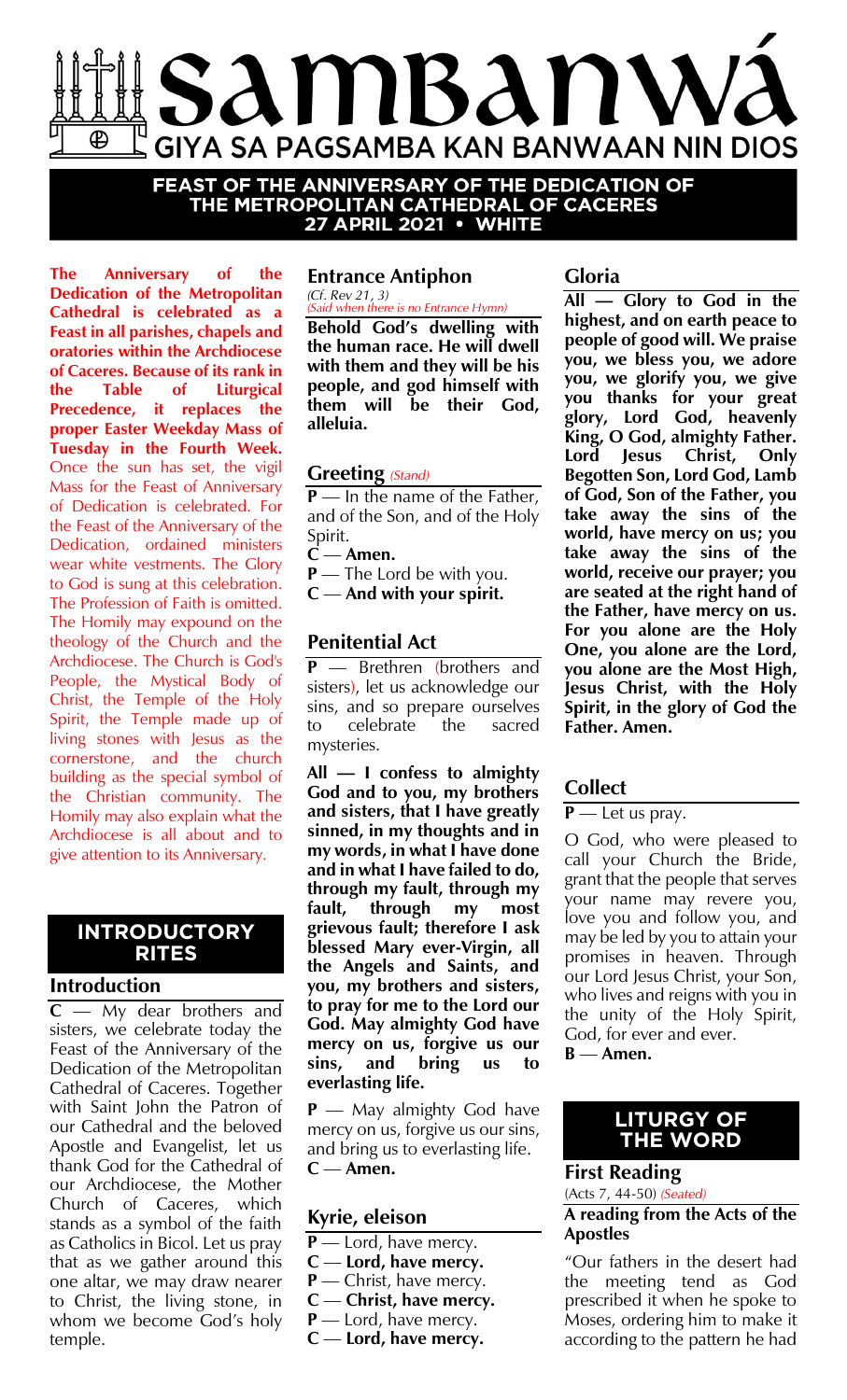seen. The next generation of our fathers inherited it. Under Joshua, they brought it into the land during the conquest of those peoples whom God drove out to make room for our fathers. So it was until the time of David, who found favor with God and begged that he might 'find a dwelling place for' the Jacod.' It was<br>who ultimately Solomon who ultimately constructed the building for the house. Yet the Most High does not dwell in buildings made by human hands, for as the prophet says: 'The heavens are my throne, the earth is my footstool; What kind of house can you build me? Asks the Lord. What is my resting-place to be like? Did not my hand make all these things?'"

Word of the Lord. **All** — **Thanks be to God.**

### **Responsorial Psalm**

### (Psalm 84, 3. 4. 5-6. 8. 11) **R — How lovely is your dwelling place, Lord, mighty God!**

- 1. My soul yearns and pines for the courts of the LORD. My heart and my flesh cry out for the living God. **(R)**
- 2. Even the sparrow finds a home, and the swallow a nest in which she puts her young? Your altars, O LORD of hosts, my king and my God! **(R)**
- 3. I had rather one day in your courts than a thousand elsewhere; I had rather lie at the threshold of the house of my God than dwell in the tents of the wicked. **(R)**

# **Second Reading**

### (Eph 2, 19-22)

### **A reading from the letter of Paul to the Ephesians**

You are strangers and aliens no longer. No, you are fellow citizens of the saints and members of the household of God. You form a building which rises on the foundation of the apostles and prophets, with Christ Jesus himself as the capstone. Through him the whole structure is fitted together and takes shape as a

holy temple in the Lord; in him you are being built into this temple, to become a dwelling place for God in the Spirit.

Word of the Lord. **All** — **Thanks be to God.**

### **Acclamation**

*(Ezekiel 37, 27) (Stand)*

*(Said when the Acclamation is not sung)* **Alleluia! Alleluia! My dwelling-place shall be with them, says the Lord, and I will be their God and they will be my people. Alleluia! Alleluia!**

# **Gospel**

(John 2, 13-22) **P** — The Lord be with you. **C** — **And with your spirit.**  $P \longrightarrow A$  areading from the holy Gospel according to John. **C** — **Glory to you, O Lord.** 

As the Jewish Passover was near, Jesus went up to Jerusalem. In the temple precincts he came upon people engaged in selling oxen, sheep and doves, and others seated changing coins. He made a [kind of] whip of cords and drove them all out the temple area, sheep and oxen alike, and knocked over the moneychangers' table, spilling their coins. He told those who were selling doves: "Get them out of here! Stop turning my Father's house into a marketplace!" His disciples recalled the words of Scripture: "Zeal for your house consumes me." At this the Jews responded, "What sign can you show us authorizing you to do these things?" "Destroy this temple," was Jesus' answer, "and in three days I will raise it up." They retorted, "This temple took forty-six years to build, you are going to 'raise it up in three days'!" Actually he was talking about the temple of his body. Only after Jesus had been raised from the dead did his disciples recall that he had said this, and come to believe the Scripture and the word he had spoken.

**P** — The Gospel of the Lord. **C** — **Praise to you, Lord Jesus Christ.**

**Homily** *(Seated)*

### The Creed is not said.

# **Prayer of the Faithful**

As we celebrate the Dedication of the Metropolitan Cathedral of Caceres, let us bring our prayers to the Father who had called us to be living stones.

### **R** — **Lord, hear our prayer.**

- 1. That the holy Church in every place may offer worthy and reverent worship. Let us pray to the Lord. **(R)**
- 2. That all who gather in the community of the Church may find grace and peace. Let us pray to the Lord. **(R)**
- 3. That those who care for the church may persevere in their service. Let us pray to the Lord. **(R)**
- 4. That we may always revere and respect every sanctuary of God. Let us pray to the Lord. **(R)**
- 5. That the departed members of the church may enjoy eternal light and peace. Let us pray to the Lord. **(R)**

**P** — Father, as we celebrate the dedication of our Cathedral, grant the petitions of our community gathered once more before your altar. Through Christ our Lord.

**C** — **Amen.**

# **LITURGY OF THE EUCHARIST**

### **Offertory** *(Seated)*

*(Said when there is no Offertory Song)* **P** — Blessed are you, Lord God of all creation, for through your goodness we have received the bread we offer you: fruit of the earth and work of human hands, it will become for us the bread of life.

**C** — **Blessed be God for ever.**

**P** — Blessed are you, Lord God of all creation, for through your goodness we have received the wine we offer you: fruit of the vine and work of human hands, it will become our spiritual drink.

**C** — **Blessed be God for ever. P** — *(Stand)* Pray, brethren (brothers and sisters), that my sacrifice and yours may be acceptable to God, the almighty Father.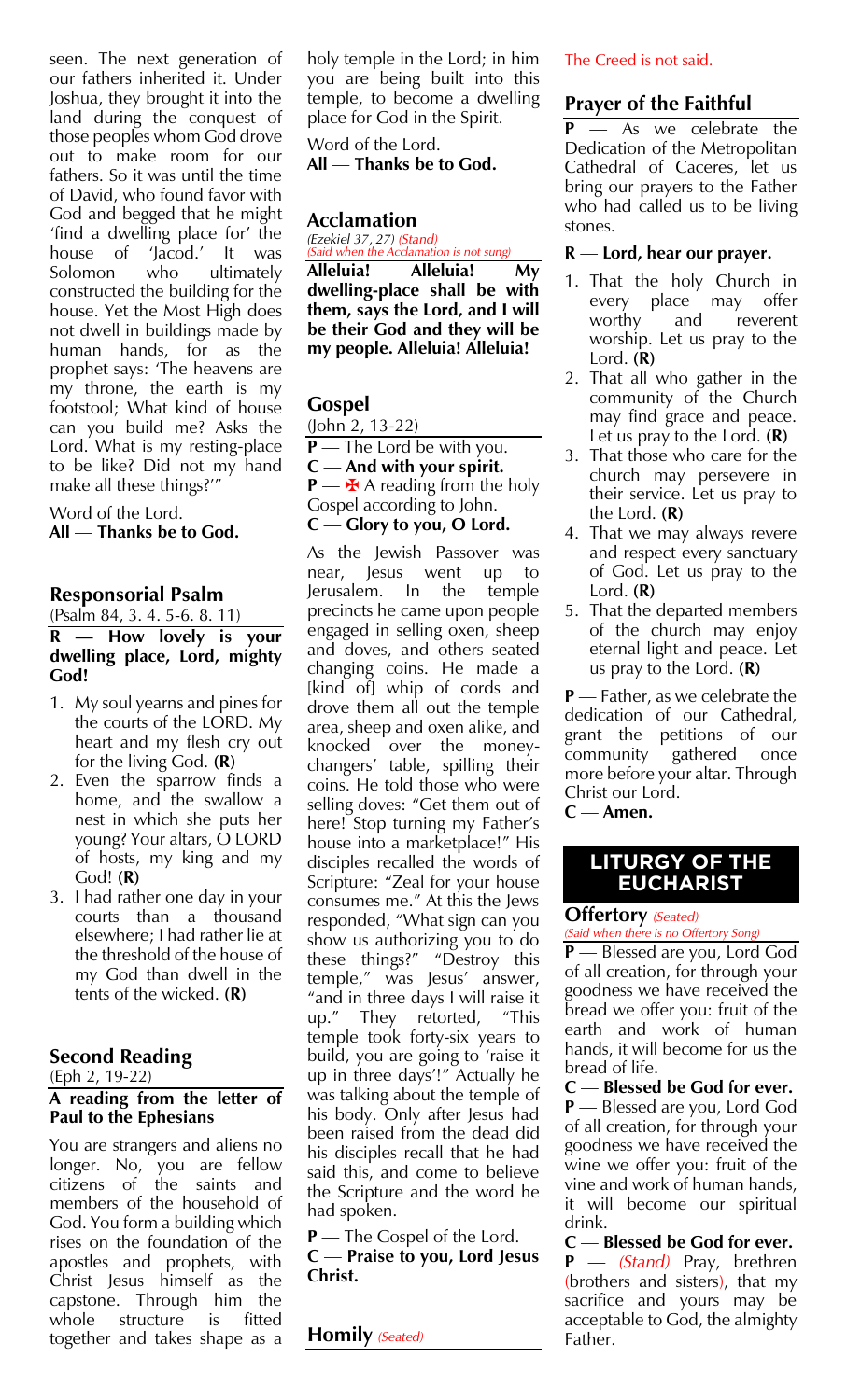**C** — **May the Lord accept the sacrifice at your hands for the praise and glory of his name, for our good and the good of all his holy Church.**

### **Prayer over the Offerings**

**P** — Accept, we pray, O Lord, the offering made here and grant that by it those who seek your favor may receive in this place the grace of the Sacraments and an answer to their prayers. Through Christ our Lord. **B** — **Amen.** 

### **Preface**

The mystery of the Church, the Bride of Christ and Temple of the Spirit.

- **P** The Lord be with you.
- **C And with your spirit.**
- **P** Lift up your hearts.
- **C We lift them up to the Lord.**
- **P** Let us give thanks to the Lord our God.
- **C It is right and just.**

It is truly right and just, our duty and our salvation, always and everywhere to give you thanks, Lord, holy Father, almighty and eternal God.

For in your benevolence you are pleased to dwell in this house of prayer in order to perfect us as the temple of the Holy Spirit, supported by the perpetual help of your grace and resplendent with the glory of a life acceptable to you.

Year by year you sanctify the Church, the Bride of Christ, foreshadowed in visible buildings, so that, rejoicing as the mother of countless children, she may be given her place in you heavenly glory.

And so, with all the Angels and Saints, we praise you, as without end we acclaim:

**All** — **Holy, Holy, Holy Lord God of hosts. Heaven and earth are full of your glory. Hosanna in the highest. Blessed is he who comes in the name of the Lord. Hosanna in the highest.**

# **Eucharistic Prayer** *(Kneel)* **P** — Mystery of Faith.

#### **C** — **We proclaim your Death, O Lord, and profess your Resurrection until you come again.**

**P** — Through him, and with him, and in him, O God, almighty Father, in the unity of the Holy Spirit, all glory and honor is yours, for ever and ever.

**C** — **Amen.**

# **COMMUNION RITE**

### **Lord's Prayer** *(Stand)*

**P** — At the Savior's command and formed by divine teaching, we dare to say:

**All** — **Our Father, who art in heaven, hallowed be thy name; thy kingdom come, thy will be done on earth as it is in heaven. Give us this day our daily bread, and forgive us our trespasses, as we forgive those who trespass against us; and lead us not into temptation, but deliver us from evil.** 

**P** — Deliver us, Lord, we pray, from every evil, graciously grant peace in our days, that, by the help of your mercy, we may be always free from sin and safe from all distress, as we await the blessed hope and the coming of our Savior, Jesus Christ.

#### **C** — **For the kingdom, the power and the glory are yours now and for ever.**

**P** — Lord Jesus Christ, who said to your Apostles: Peace I leave you, my peace I give you, look not on our sins, but on the faith of your Church, and graciously grant her peace and unity in accordance with your will. Who live and reign for ever and ever. **C** — **Amen.**

### **Sign of Peace**

**P** — The peace of the Lord be with you always.

**C** — **And with your spirit.**

**P** — Let us offer each other the sign of peace.

# **Lamb of God**

**C** — **Lamb of God, you take away the sins of the world, have mercy on us. Lamb of God, you take away the sins of**  **the world, have mercy on us. Lamb of God, you take away the sins of the world, grant us peace.**

### **Invitation to Communion** *(Kneel)*

**P** — Behold the Lamb of God, behold him who takes away the sins of the world. Blessed are those called to the supper of the Lamb.

**All** — **Lord, I am not worthy that you should enter under my roof, but only say the word and my soul shall be healed.**

### **Communion Antiphon**

*(Cf. Mt 21,13; Lk 11,10) (Said when there is no Communion Hymn)*

**My house shall be a house of prayer, says the Lord: in that house, everyone who asks receives, and the one who seeks finds, and to the one who knocks, the door will be opened, alleluia.**

# **Prayer after Communion** *(Stand)*

**P** — Let us pray.

O God, who chose to foreshadow for us the heavenly Jerusalem through the signs of your Church in earth, grant, we pray, that by our partaking of this Sacrament we may be made the temple of your grace and may enter the dwelling place of your glory. Through Christ our Lord.

**C** — **Amen.**

# **CONCLUDING RITES**

### **Solemn Blessing**

**P** — The Lord be with you.

**C** — **And with your spirit.**

**P** — Bow your head and pray for God's Blessing

May God, who adorns you with a royal priesthood, grant that, as you exercise it in<br>holiness, you may share holiness, you may share worthily the sacrifice of Christ. **C** — **Amen.**

**P** — And ay he, who gathers you at one table and renews you with one Bread, make you one heart and one soul.

**C** — **Amen.**